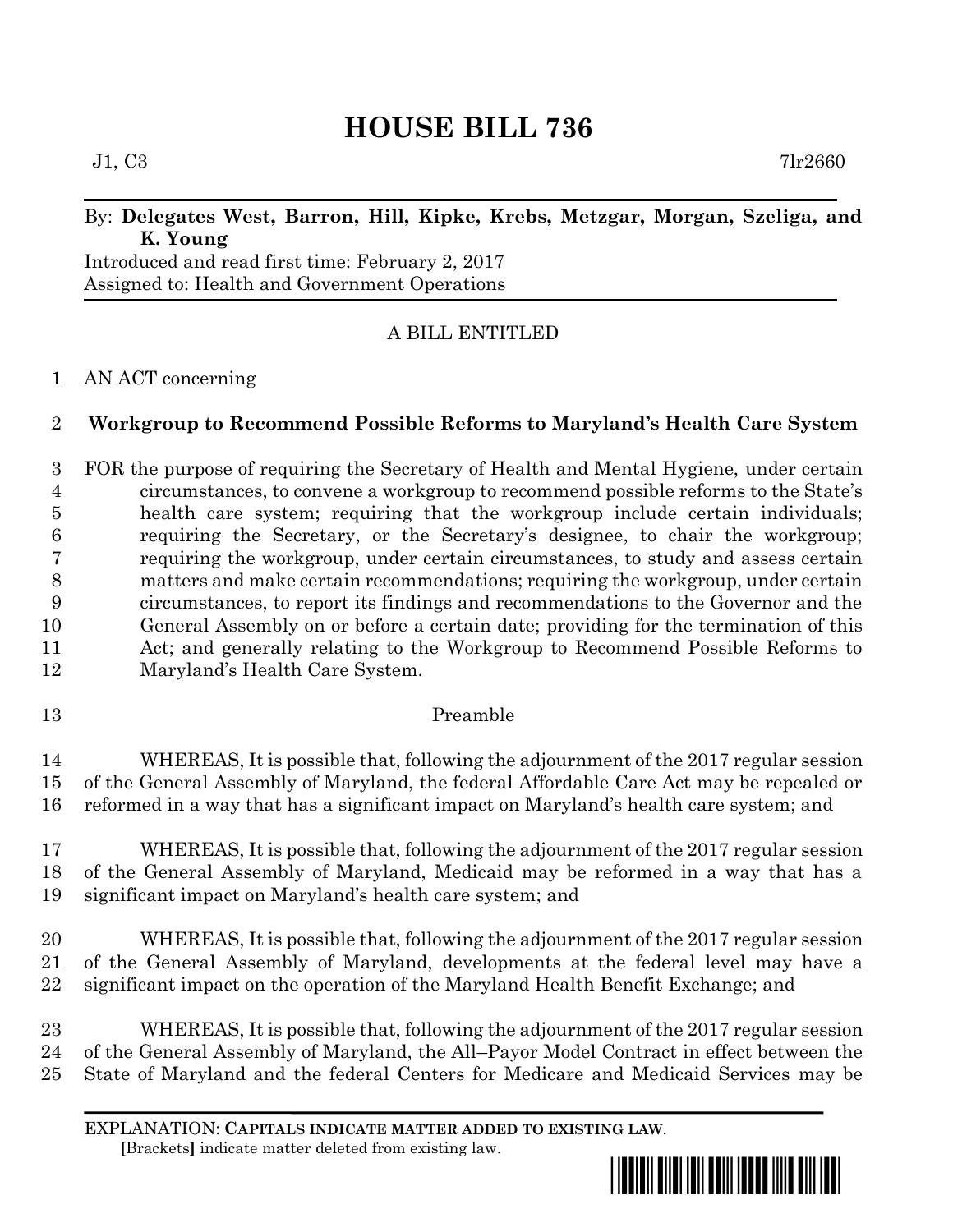#### **HOUSE BILL 736**

terminated, thus significantly affecting future Medicare and Medicaid payments to

 Maryland hospitals; now, therefore, SECTION 1. BE IT ENACTED BY THE GENERAL ASSEMBLY OF MARYLAND, That: (a) The Secretary of Health and Mental Hygiene shall convene a workgroup to recommend possible reforms to the State's health care system if: (1) the federal Affordable Care Act is repealed or reformed in a way that has a significant impact on Maryland's health care system; (2) Medicaid is reformed in a way that has a significant impact on Maryland's health care system; (3) developments at the federal level have a significant impact on the operation of the Maryland Health Benefit Exchange; or (4) the All–Payor Model Contract in effect between the State of Maryland and the federal Centers for Medicare and Medicaid Services is terminated or not renewed. (b) The workgroup convened under subsection (a) of this section shall include: (1) two members of the Senate Finance Committee, selected by the President of the Senate; (2) one member of the Senate Finance Committee, selected by the Senate Minority Leader; (3) two members of the House Health and Government Operations Committee, selected by the Speaker of the House; (4) one member of the House Health and Government Operations Committee, selected by the House Minority Leader; (5) the Attorney General, or the Attorney General's designee; (6) the Secretary of Health and Mental Hygiene, or the Secretary's designee; (7) the Secretary of Budget and Management, or the Secretary's designee;

 (8) the Maryland Insurance Commissioner, or the Commissioner's designee;

 (9) the Executive Director of the Maryland Health Care Commission, or the Executive Director's designee;